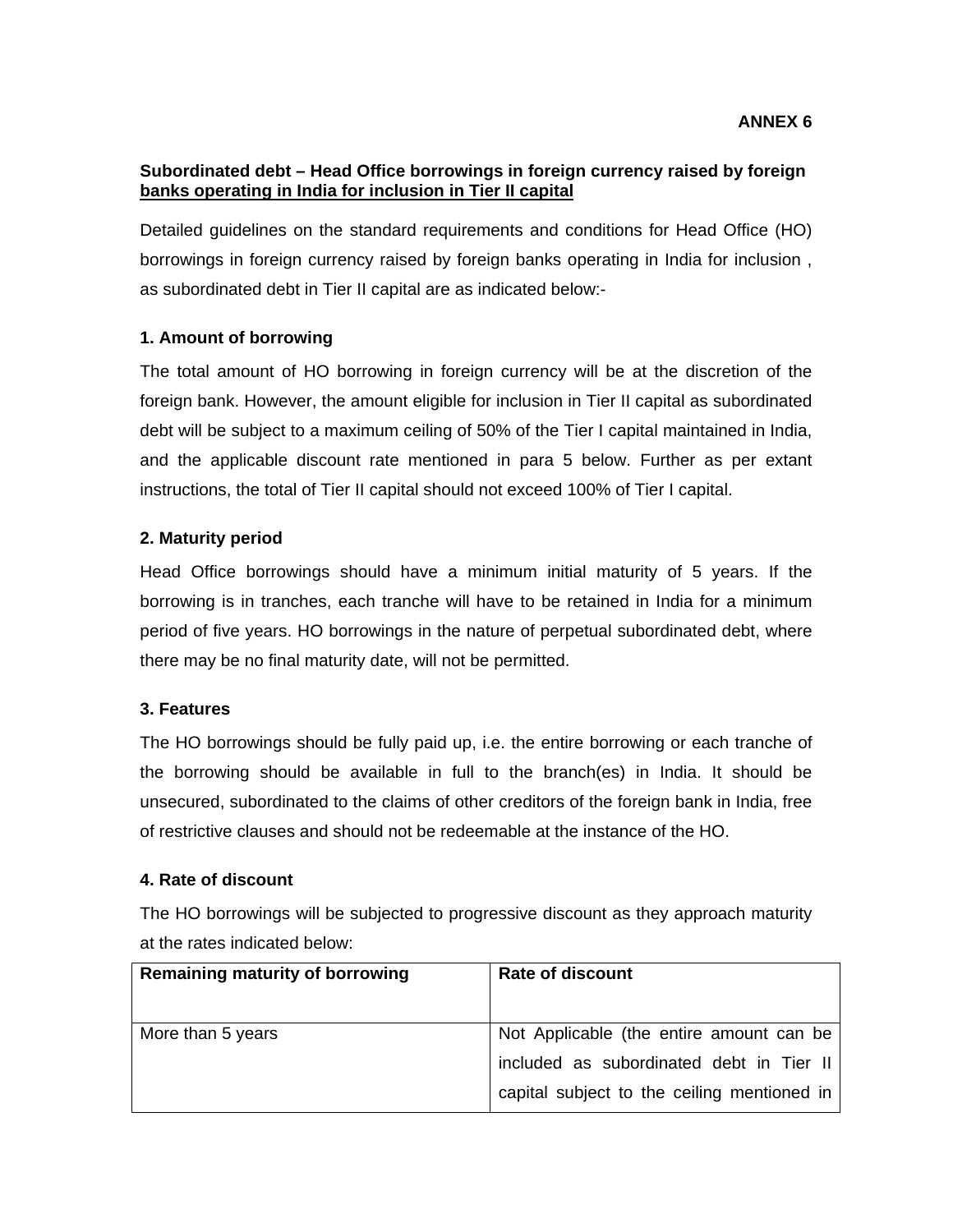|                                         | para 2)                                |
|-----------------------------------------|----------------------------------------|
| More than 4 years and less than 5 years | 20%                                    |
| More than 3 years and less than 4 years | 40%                                    |
| More than 2 years and less than 3 years | 60%                                    |
| More than 1 year and less than 2 years  | 80%                                    |
| Less than 1 year                        | 100% (No amount can be treated as      |
|                                         | subordinated debt for Tier II capital) |

# **5. Rate of interest**

The rate of interest on HO borrowings should not exceed the on-going market rate. Interest should be paid at half yearly rests.

# **6. Withholding tax**

The interest payments to the HO will be subject to applicable withholding tax.

# **7. Repayment**

All repayments of the principal amount will be subject to prior approval of Reserve Bank of India, Department of Banking Operations and Development.

# **8. Documentation**

The bank should obtain a letter from its HO agreeing to give the loan for supplementing the capital base for the Indian operations of the foreign bank. The loan documentation should confirm that the loan given by Head Office would be subordinated to the claims of all other creditors of the foreign bank in India. The loan agreement will be governed by, and construed in accordance with the Indian law. Prior approval of the RBI should be obtained in case of any material changes in the original terms of issue.

# **9. Disclosure**

The total eligible amount of HO borrowings may be disclosed in the balance sheet under the head `subordinated loan in the nature of long term borrowings in foreign currency from Head Office'.